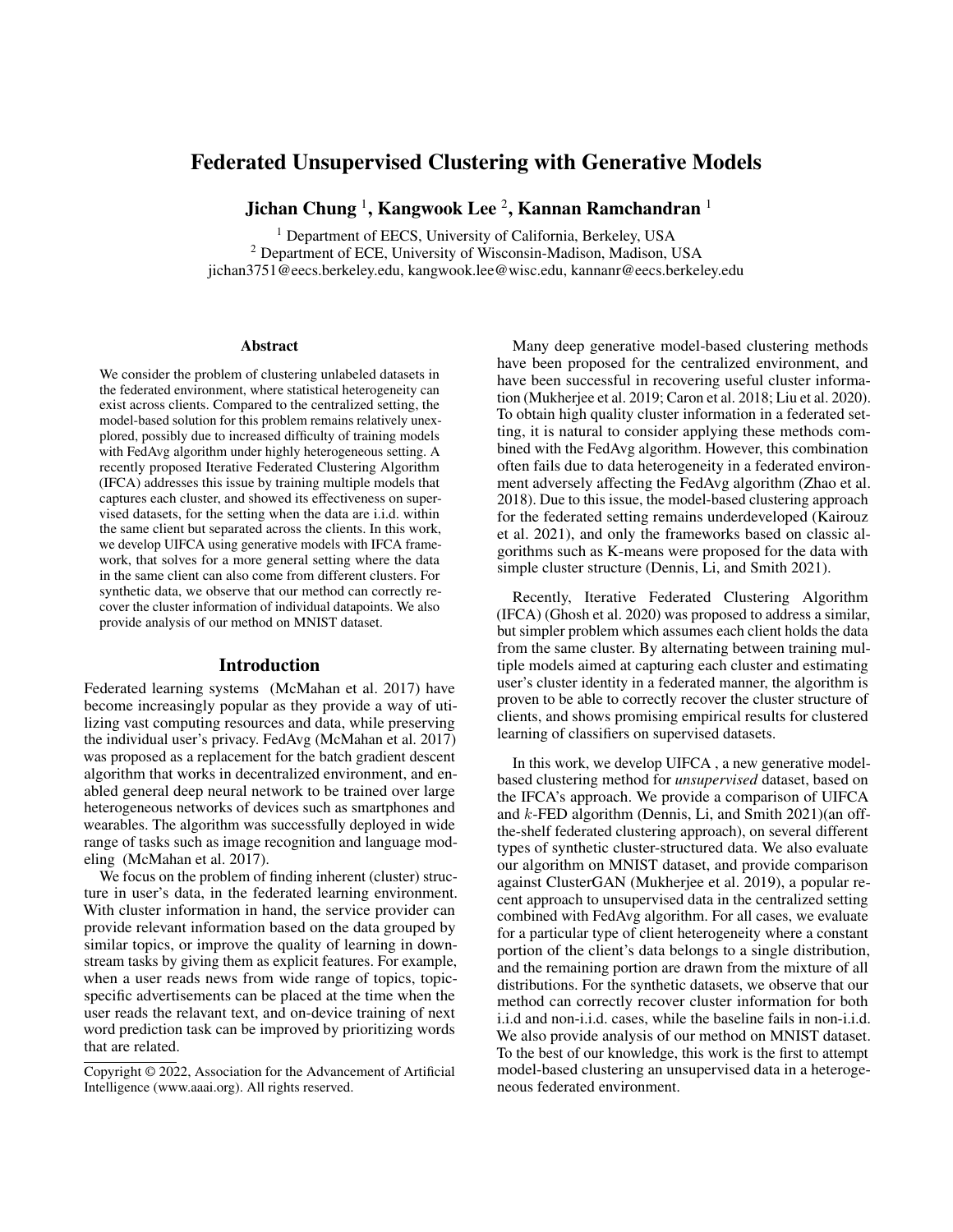

Figure 1: An overview of UIFCA . (a) Central server broadcast models to n clients. (b) Clients identify their local datapoints' cluster memberships and run local updates with received models. (c) The clients send back the local models to central server. (d) Central server aggregates the models within the same estimated cluster  $S_j$ .

# Related Works

# Unsupervised clustering using deep neural network for the centralized environment

Many attempts have been made in using deep neural network to unsupervised clustering problem. CusterGAN (Mukherjee et al. 2019) designs a new GAN architecture that learns representations that forms clusters in latent space. A variant of Variational Autoencoder model was proposed to capture the cluster informations (Dilokthanakul et al. 2017). Selfconditioned GAN (Liu et al. 2020) trains GAN model conditioned by pseudo-labels, where pseudo-labels are iteratively assigned from K-means clustering on the learned representation. DeepCluster (Caron et al. 2018) trains deep classifiers with similar idea. These works assumes full access to training data that captures the distribution they come from. We consider the same problem for the federated, where above assumption is not available.

### Clustered federated learning for supervised task.

IFCA (Ghosh et al. 2020) and HypCluster (Mansour et al. 2020) present alternating minimization type algorithm that jointly identifies clusters in data and trains classifiers in in federated environment, as a way to tackle the issue of noni.i.d. data distribution. The authors show good clustering performance in relatively simple settings as detecting rotations in image datasets provided with labels, but the practical efficiency in clustering without image label is not yet known. Our work extends the application of this algorithm to unlabelled image clustering task, by training generative models. (Kim et al. 2020) applied IFCA algorithm to cluster a timeseries dataset in the federated environment.

#### Unsupervised clustering for the federated setting

For the federated environment, clustering methods for unsupervised datasets are underdeveloped. (Dennis, Li, and Smith 2021) proposes a variant of K-means algorithm (Lloyd 1982) with focus on reducing the number communication rounds. We find that methods involving DNN to cluster a unsupervised dataset are not well studied in the federated settings, therefore we analyze DNN-based methods for centralized setting in the federated settings, as well as applying IFCA algorithm to solve the same problem.

# **Notations**

We use  $[r]$  to denote the set of integers  $\{1, 2, ..., r\}$ .

# Problem Setup

We consider a standard data clustering task in a distributed setting, where one central server communicates with  $n$  client machines. We assume that total  $m$  datapoints are inherently partitioned into K disjoint clusters,  $\tilde{S}_1^*, \ldots, S_K^*$ , and our goal is to find them. We denote  $j$ -th datapoint in client  $i$ by  $x^{i,j}$ . Each set  $S_k^*$  consists of  $\frac{m}{K}$  datapoints coming from the distribution  $D_k$ , for  $k \in [K]$ . We consider unsupervised learning task where the cluster information  $S_1^*, \cdots, S_K^*$  is not visible from the learning algorithm. The central server is able to communicate with client machines using predefined secure protocol, such as secure aggregation.

We aim to find an algorithm that finds clusters regardless of whether the client's data is given i.i.d. or not. To quantify the level of heterogeneity in clients, we define heterogeneity level p that measures how much the data's cluster is skewed across the machines. For example, a dataset with  $K = 10$  clusters with  $p = 0$  refers to the case where data are distributed to clients in purely i.i.d. manner, and in  $p = 1$  case, each client holds data from a single distribution. For a client holding s datapoints, the first sp data points are sampled from a single cluster, and remaining  $s(1 - p)$  data points are drawn from any clusters at random. Illustrations of different  $p$  cases are given in Figure 2.

In order to estimate the cluster information of datapoints in clients, we train  $K$  different models that capture each cluster's datapoints, following the approach of IFCA (Ghosh et al. 2020). Each model is a generative model that is trained to capture the distribution of a given cluster data. Cluster membership of a datapoint can be evaluated by picking the model that gives the highest likelihood, i.e., selecting the model's distribution that it is the most close to. We define  $\{\theta_1, \theta_2, ..., \theta_K\}$  as the model parameters learned for each cluster, and  $f_{\theta}(\cdot)$  as the loss function of a sample evaluated by the model  $\theta$ . Each client i assigns its each of its datapoint  $x^{i,j}$  to one of the cluster sets  $\{S_{i,1}, S_{i,1}, ..., S_{i,K}\}$ , and runs model update on each parameter  $\theta_k$  with set  $S_{i,k}$  to optimize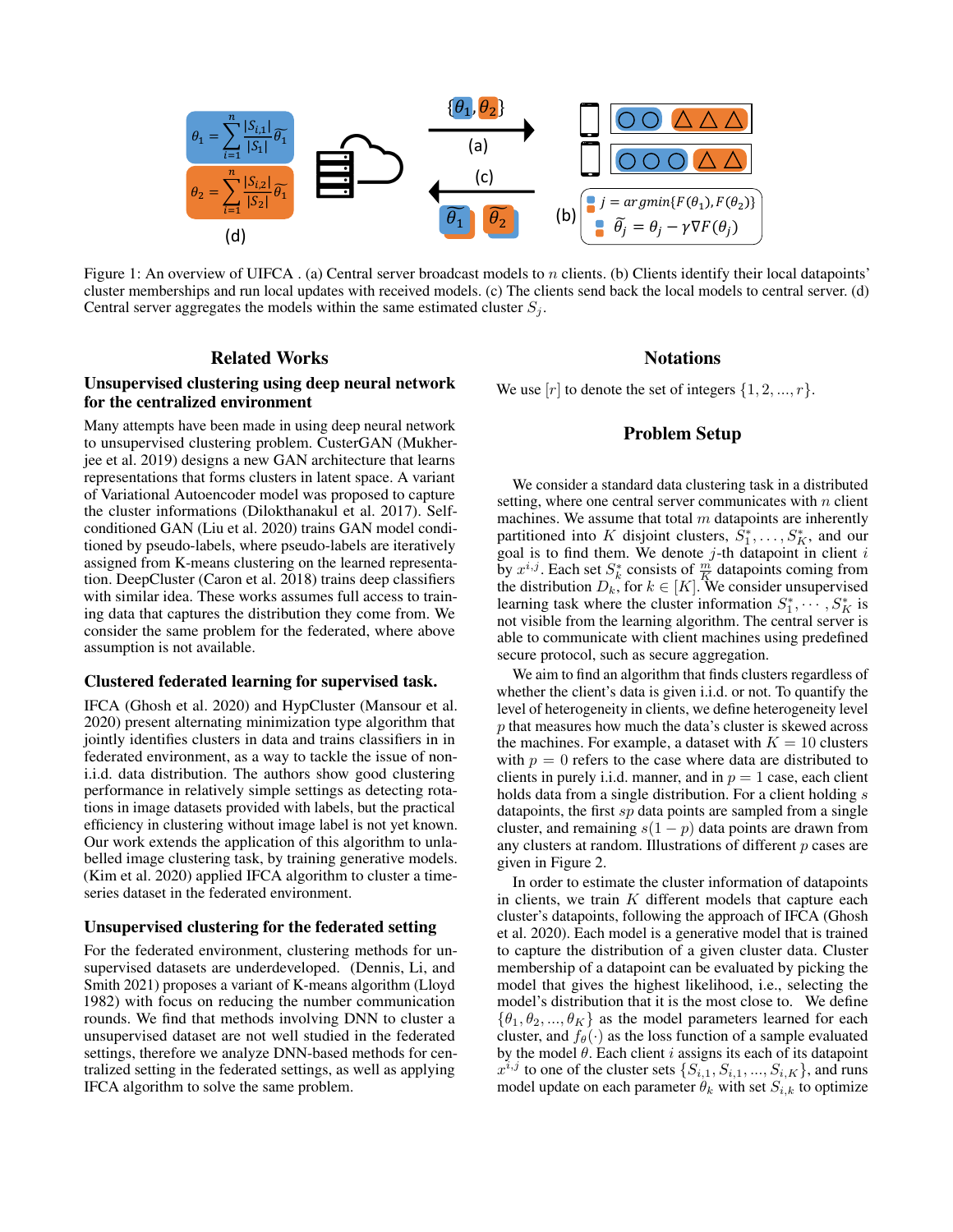

Figure 2: An illustration of a client heterogeneity type we consider.

the following local objective:

$$
\min_{\theta_k} \frac{1}{|S_{i,k}|} \sum_{x^{i,j} \in S_{i,k}} f_{\theta_k}(x^{i,j}).
$$

for  $k \in [K]$ . Then the model updates are aggregated at the central server to optimize the following global objective:

$$
\min_{\theta_k} \frac{1}{|S_{*,k}|} \sum_{i=1}^n \sum_{x^{i,j} \in S_{i,k}} f_{\theta_k}(x^{i,j}).
$$

where  $S_{*,k}$  is union of  $\{S_{i,k}\}_{i=1}^n$ . This objective minimizes the loss for all the data assigned to cluster  $k$  in all clients, for each cluster  $k \in [K]$ . We also define  $F_{\theta}(B) = \sum_{x \in B} f_{\theta}(x)$ to be the loss used in batch gradient update of a data batch B.

We note that our procedure of inferring cluster information is inherently secure, and also beneficial. A client can receive models  $\{\theta_1, \theta_2, ..., \theta_K\}$  from the server and *locally* evaluate its datapoints' cluster membership. The central server can access each cluster's content by investigating the model(for example, sampling datapoints with high likelihood), and provide additional beneficial information (such as advertisements) that may be relevant for that cluster. The users have options to choose which additional information they will use, based on the evaluated cluster information, which is not revealed to the central server.

### Algorithms and Models

In this section, we first present a straightforward extension of existing algorithms to a federated learning setting which we will consider as baselines, and discuss potential drawbacks of these methods. Then, we provide details of UIFCA algorithm and the models used.

#### **Baselines**

A natural approach to clustering in a federated environment is to implement a distributed version of  $k$ -means algorithm proposed by (Dennis, Li, and Smith 2021). Each worker can compute the local estimate of the centroids, and global centroids can be updated by gathering local centroids and running k-means clustering algorithm over these centroids. The client can infer the cluster membership of each datapoint by referring to local centriods' cluster assignment among all local centroids in the server. This approach is summarized in Algorithm 1. We consider this approach as a baseline to compare with UIFCA .

### Algorithm 1: k-FED algorithm

1: Client *i* clusters local data  $x^{i,j}$  into  $S_{i,1}, \ldots, S_{i,K}$  based on distance to  $\mu_1, \ldots, \mu_K$ (for all  $i \in [n]$ ).

$$
S_{i,k} \leftarrow \{j | k = \arg \min_{k \in [K]} \| \mu_k - x^{i,j} \| \}
$$

- 2: Client *i* computes local centroids  $\mu_{i,1}, \ldots, \mu_{i,K}$  and send to central server.
- 3: Central server runs k-means algorithm over all local centroids  $\mu_{i,j}$  (for all  $i \in [n], j \in [K]$ ).
- 4: Client *i* assigns local data  $x^{i,j}$  to a cluster according to cluster assignment of its local centroids  $\mu_{i,1}, \ldots, \mu_{i,K}$ obtained from server.

For the data with more complex cluster structures such as real-world images, the k-means based approach may not work well. One may consider deep learning model-based clustering methods, which showed great success in capturing complex features of images and clustering them. The method commonly involves learning a clustering model that infers a cluster label of a sample or a representation that is well separated by the sample's inherent cluster.

In order to adapt these methods into a federated environment, a natural approach is to run distributed model training using secure training methods such as FedAvg algorithm. As a baseline for our experiments, we consider clusterGAN (Mukherjee et al. 2019) for clustering real image data, combined with FedAvg. For each communication round, each client will update the local replica of clusterGAN model with local data, and updated models from clients will be aggregated at the central server.

However, this approach is problematic when it applies to heterogeneous clients. When client's heterogenity increases, FedAvg's local objective can become different completely different from one another, resulting in increasing difficulty in learning a consensus model that performs well for all distributions (Li et al. 2020). Often, gradient averaging (or minibatch SGD) is proposed as alternative for FedAvg for better convergence behavior in non-i.i.d setting (Yun, Rajput, and Sra 2021; Woodworth, Patel, and Srebro 2020; Woodworth et al. 2020), but we do not consider it since its practical use is not common, due to communication being the bottleneck for large models, and FedAvg enables multiple local updates within one communication round while gradient averaging only updates once.

We claim that our method has structural advantage compared to baselines in this sense. Our method captures the datapoints that are likely to be from same distribution, and runs FedAvg with them. This enables learning models in heterogeneous client data, leveraging fast local updates of FedAvg.

# UIFCA

IFCA (Ghosh et al. 2020) algorithm is a clustering algorithm that clusters clients by its data using deep neural networks in a federated setting. The algorithm recovers optimal clusters by iteratively alternating between estimating cluster iden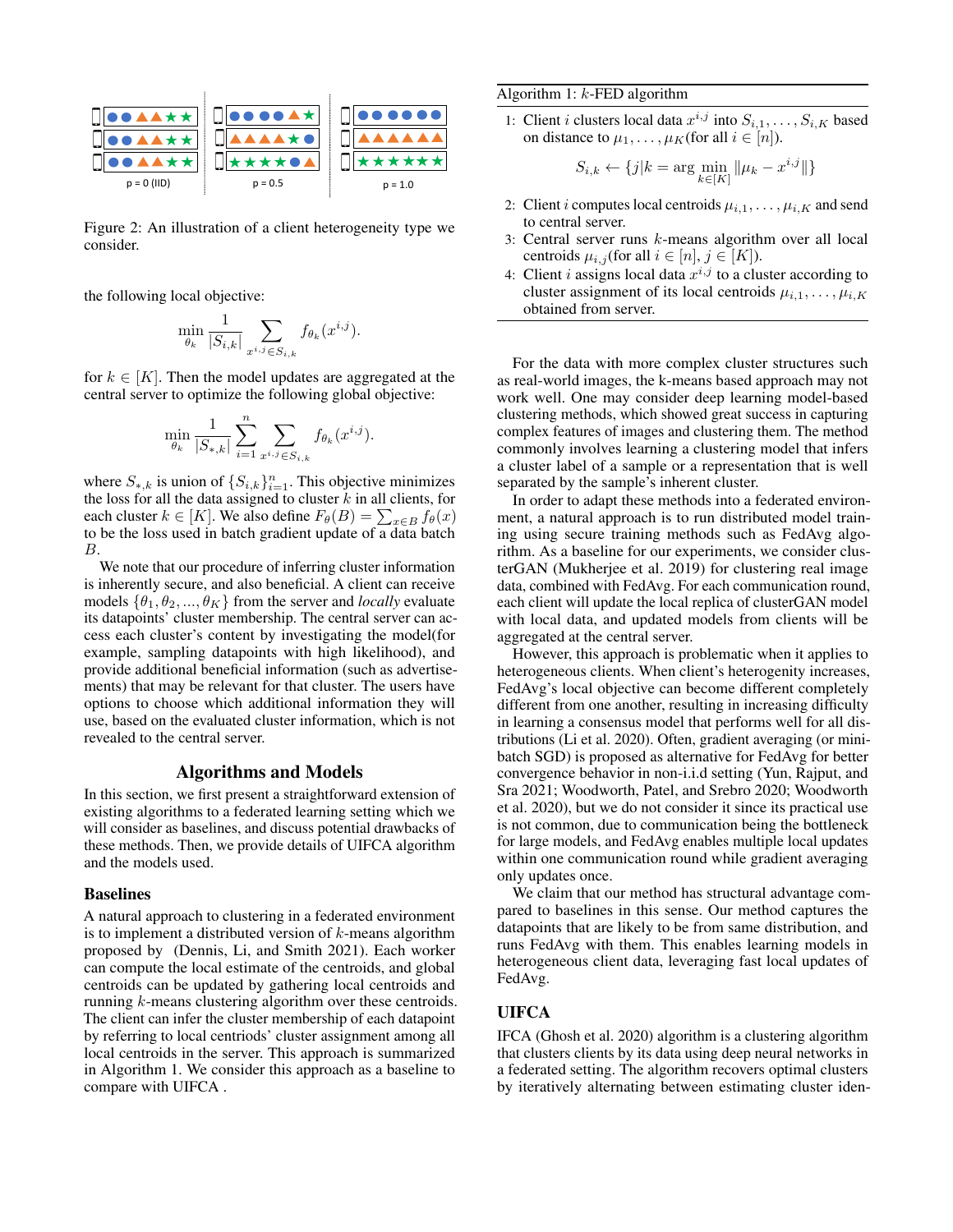Algorithm 2: UIFCA

- 1: Input: Client samples  $\{x^{i,*}\}_{i=1}^n$ , number of cluster rounds T, initial cluster assignment  $\{\{S_{i,k}^0\}_{k=1}^K\}_{i=1}^n$
- 2: For  $t = 1, \cdots, T$  do
- 3: (Learning) Fit generative model for each cluster
- 4: For cluster  $k \in [K]$  in parallel do
- 5:  $\theta_k^{(t+1)} = \texttt{LearnClusterModel}(S_*^{(t)}, S_{*,k}^{(t)})$
- 6: (Assigning) Assign each sample to a cluster:
- 7: For client  $i \in [m]$  in parallel do

$$
S_{i,k}^{(t)} \leftarrow \{j | k = \arg \min_{k \in [K]} f_{\theta_k^{(t)}}(x^{i,j})\}
$$

Algorithm 3: LearnClusterMode $1(S)$ 

1: **Input:** Data assigned to cluster  $k S = (S_{1,k}, \ldots, S_{n,k})$ 

- 2: Choose: Number of communication rounds  $\tau$
- 3: Initialize  $\theta^0$  randomly
- 4: For each round  $l = 1, \dots, \tau$  do
- 5: **For** client  $i \in [n]$  in parallel do
- 6:  $\theta^{(l)}_i = \texttt{ModelUpdate}(\theta^{(l-1)}, S_{i,k})$

7:  $\theta^{(l)} = \sum_{i=1}^{m} \frac{|S_{i,k}|}{|S_{i,k}|}$  $\frac{|S_{i,k}|}{|S_{*,k}|}\theta_i^{(l)}$ 

8: Return:  $\theta^{\tau}$ 

tities and optimizing the cluster models. Starting from K randomly initialized models, cluster identities of clients are found by assigning the model that gives best score (usually referring to smallest loss), and models are updated by averaging the model's SGD updates from clients within the same cluster. IFCA (Ghosh et al. 2020) was proven to be able to recover correct cluster identities under mild conditions, and was shown to be successful in simple clustering tasks such as grouping the images by rotations by training classifier models as cluster models with supervised data.

We adapt IFCA's training method to our problem to leverage its powerful clustering ability in federated settings. IFCA considers a setting where each client has data drawn i.i.d. from a single distribution, while our problem setting assumes that the data points in a client can come from different clusters. To reflect this change, our algorithm runs client local updates for all  $K$  cluster models with data assigned to each corresponding cluster, while in IFCA, each client only updates one cluster model locally. Also, in order to accomodate unsupervised data, we use a generative model as cluster parameter model, to let each model capture each cluster's data distribution.

We now discuss details of our algorithm. The algorithm is formally presented in algorithms 2 to 4 and illustrated in Figure 1.

The algorithm starts with  $K$  randomly initialized model parameters  $\theta_1^{(0)}, \ldots, \theta_K^{(0)}$ , and initial random cluster assignment  $\{\{S_{i,k}^{(0)}\}_{k=1}^K\}_{i=1}^n$ . In the t-th cluster round, the center machine broadcasts current model parameters  $\theta_1^{(t)}, \ldots, \theta_K^{(t)}$ to all the machines.

For each cluster  $k \in [K]$ , the clients collectively runs Fe-

Algorithm 4: ModelUpdate $(\theta, S)$ 

- 1: **Input:** Initial parameter  $\theta$ , set S
- 2: Choose: Step size  $\eta$ , number M of gradient steps, batch size N
- 3: For  $j = 1, \dots, M$  do
- $4\colon \qquad B_j \leftarrow \texttt{random\_subset}(S,N)$
- 5:  $\theta^j \leftarrow \theta^{j-1} \eta \left( \frac{1}{N} \nabla_{\theta} F_{\theta^{j-1}}(B_j) \right)$
- 6: **Return:**  $\theta^M$

dAvg algorithm with model  $\theta_k^{\langle}$  $\mathbf{k}^{(t)}(t)$  to capture the distribution of the  $k$ -th cluster's data across the clients, using the received model parameters(shown in Algorithm 3). Each client will run batch gradient update  $M$  times for each model and its corresponding cluster set (shown in Algorithm 4). These local model updates are averaged in the central server, weighted by cluster's size. After running  $\tau$  times of averaging, an optimized cluster models  $\theta_1^{(t+1)}, \dots, \theta_K^{(t+1)}$  are found. These models are then broadcast to all clients. A cluster round ends up with client re-evaluating the cluster identities of local datapoint by finding model parameter with lowest loss(highest likelihood), i.e.,  $\operatorname{argmin}_{k \in [K]} f_{\theta_k^{(t)}}(x^{i,j})$ . The cluster rounds iterate over T times to find optimal cluster structure in the client's data.

### Using normalizing flow models with UIFCA

For selecting the which generative model to use with UIFCA , we consider normalizing flow model (Tabak and Turner 2013). Normalizing flow models are generative models that model the distribution of input data, by learning an invertible function q that maps from base distribution  $p_Z(z)$  to the target distribution  $p_X(x)$ . With base distribution  $p_Z(z)$  given (commonly standard Gaussian), the likelihood of of a sample  $x$  can be found by change of variables formula:

$$
p_X(x) = p_Z(g^{-1}(x)) \left| \det \frac{\partial g}{\partial x} \right|
$$

The model is trained to capture the distribution by maximizing the log-likelihood of the training data with respect to the parameters of the mapping function:

$$
\max_{g} \sum_{i=1}^{n} \log(p_X(x_i))
$$

Among many options of generative models that can provide sample likelihood (such as variational autoencoders (Kingma and Welling 2014)), normalizing flow models are best fit to our needs, since it explicitly models the data distribution, it can give the most exact estimate of sample likelihood compared to generative models.

## Experiments

In this section, we present our experimental results. We evaluate UIFCA with synthetic datasets and realistic image datasets based on MNIST. Our method correctly recovers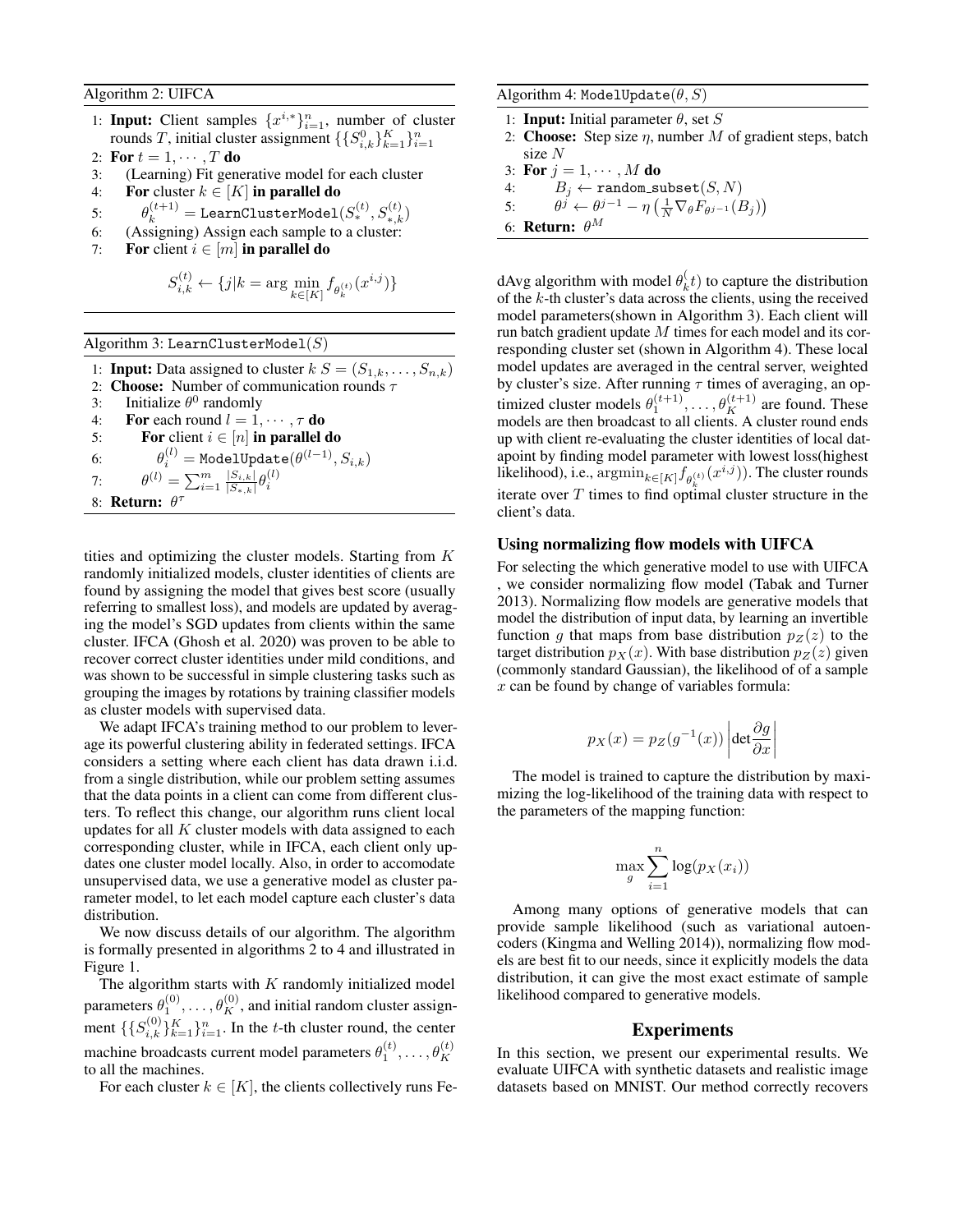Table 1: Cluster accuracies (%) on synthetic datasets.

|          | ŋ            | 0.0 | 0.25 | 0.5 | 0.75 |      |  |
|----------|--------------|-----|------|-----|------|------|--|
| Gaussian | <b>UIFCA</b> | 100 |      |     |      |      |  |
|          | $k$ -FED     |     |      | 100 |      |      |  |
| Subspace | <b>UIFCA</b> |     |      | 100 |      |      |  |
|          | $k$ -FED     |     |      |     |      | د ۱۵ |  |

clusters for synthetic settings, but does not perform well on MNIST, so we also discuss possible reasons and ways to improve it.

# Synthetic experiments

We consider following two types of synthetically generated data.

**Gaussian clusters** Data samples with dimension  $d = 32$ are generated from  $K$  Gaussian distributions with same standard deviation  $\sigma = 1$  and different centers. To ensure that the clusters have less overlapping data, we generate distribution centers  $\theta_k^* \sim \text{Bernoulli}(0.5)$  for all  $k \in [k]$ , coordinatewise, and scale them by  $R$ . The  $R$  represents minimum separation between each center. For our experiments, we use  $R = 5$  for minimal overlap.

Subspace clusters Subspace clustered data (Parsons, Haque, and Liu 2004) is a mixture of distributions that lies in different subspaces. The cluster structure is not easily discoverable using simple clustering algorithms such as k-means. For generating the data, a  $d = 32$  dimensional basis set of  $d_{\text{subspace}} = 16$  orthonormal basis vectors are sampled for each of  $k$  clusters, and clustered dataset is achieved by muitlplying random gaussian coefficients to each basis sets of each cluster.

For the model, we use 1-layer planar flow (Rezende and Mohamed 2016) with following linear transformation function:

$$
g(z) = w^T z + b
$$

with Gaussian prior  $z = \mathcal{N}(0, 1)$ . We initialize the models by first generating random parameters for a single model, and adding small random normal noise to each parameter. This procedure will ensure avoiding initial cluster degeneracy cases, where a particular model initializes a much smaller loss compared to other models, gets most datapoints assigned and fits data regardless of the clusters, while other models cannot learn due to the small number of data points assigned to them. We run Algorithm 2 for  $T = 20$  cluster rounds, with each round consisting of  $\tau = 100$  communication rounds in Algorithm 3 and  $M = 100$  local batch updates. For distributed training with FedAvg, we assume that all clients participate in each communication iteration. For each type of synthetic data, we test our algorithm with  $k = 4$  clusters and  $n = 4$  clients with each client having 1000 datapoints, resulting  $m = 4000$  datapoints in total. We report cluster accuracy, defined as  $\frac{1}{m} \sum_{c} \max_{y} |S_c \cap S_y|$  which measures purity of each cluster in terms of given true label.

Clustering performance of UIFCA is reported in Table 1. As we can see, for our provided synthetic cases, UIFCA is



Figure 3: Cluster accuracies with respect to cluster rounds for synthetic Gaussian clustered data, for different heterogeneity levels p.

able to fully recover cluster information of individual datapoints inside clients, without compromising security assumptions of federated setting. For Gaussian clusters, each flow model learns the transformation from standard gaussian prior to each cluster distribution. For subspace clusters, the datapoints are given to follow gaussian distribution defined in different sets of basis sets, and our model learns the projection from standard basis to such subspaces. k-FED algorithm does not perform well for subspace clustered data since the data are spread out over different dimensions, distance metric of the algorithm becomes irrelevant to the cluster structure.

To provide in-depth look of UIFCA 's behavior, we plot the cluster accuracy of UIFCA with Gaussian clustered data at each cluster round in Figure 3. We can observe cluster accuracy iteratively improving over cluster rounds. Starting from random cluster assignment, each flow model captures the distribution of data assigned to its cluster. The model learns to assign high likelihood to the majority type of the data (We denote 'type' by the ground truth cluster of a data.) leading to grabbing more data of the major type and less of the other type, thus improving the cluster. Note that the cluster accuracy converges faster as client's data heterogeneity $(p)$ increases, due to a FedAvg's weighted averaging behavior. FedAvg's local update would converge faster when the large portion of (same cluster) data points are provided in the same device, performing close to centralized SGD. On the other hand, convergence would be relatively slow when  $p$  decreases, due to instability caused by model averaging procedure.

### MNIST experiments

We also test the performance of UIFCA with two types of clustered dataset based on MNIST (LeCun, Cortes, and Burges 2010) dataset. Then, we discuss limitations of our approach and a possible approach to improve.

Cluster by digits The MNIST dataset consists of  $m =$ 60000 28x28 images of 10 digits with each digit having approximately 6000 images. Setting the digit information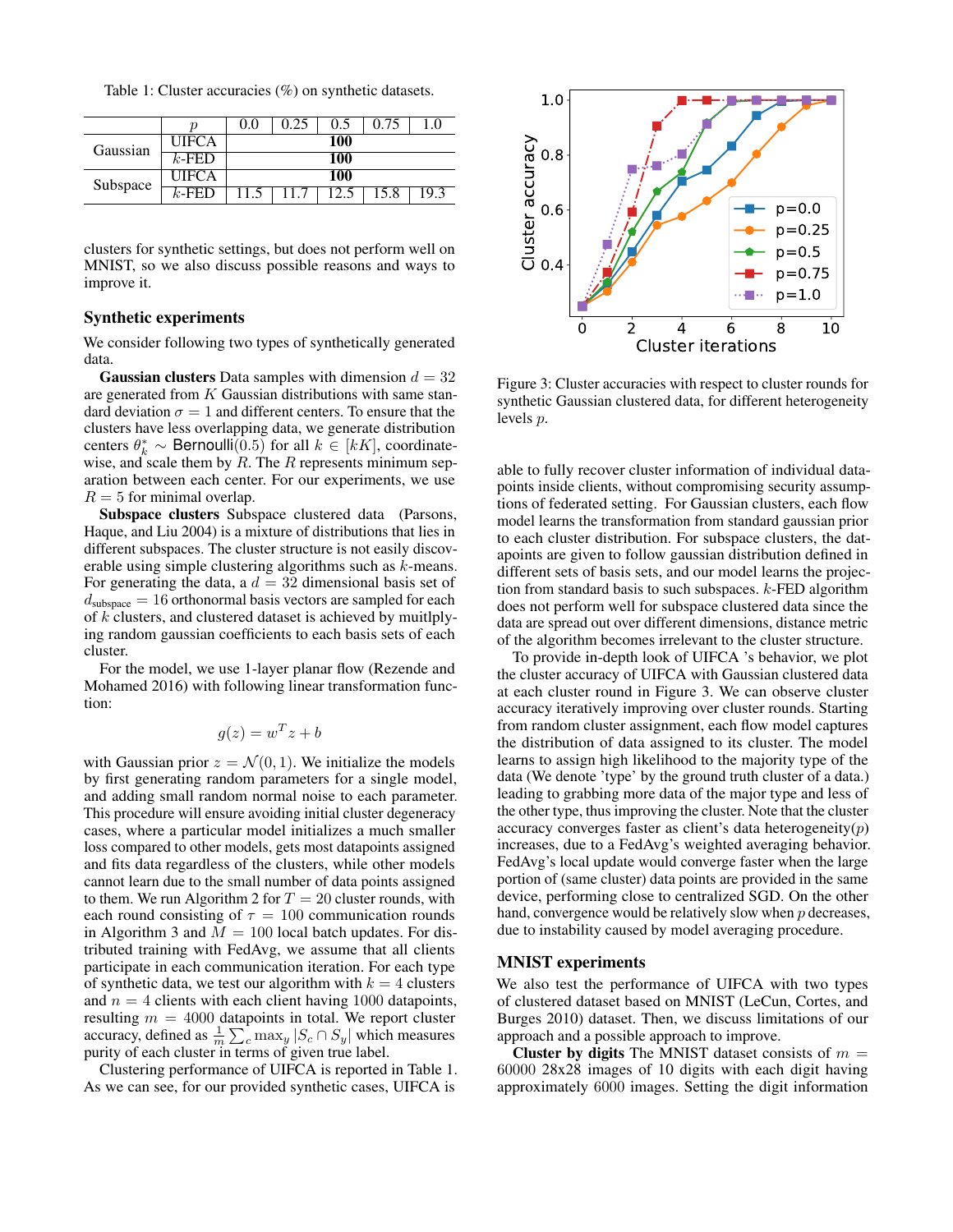

Figure 4: Randomizing the background of MNIST digit images.

as a ground truth label for the clustering task, we evaluate unsupervised clustering performance of our algorithm with  $K = 10$  clusters. We simulate the setting where the data are distributed clients according to different heterogeneity level p, same as the synthetic experiments.

Cluster by rotation To simulate data coming from different distributions, we also create a clustered dataset by applying rotations. We select one of the 10 digits and generate dataset of  $k = 4$  clusters by applying 0, 90, 180, 270 degree of rotation, resulting in unsupervised dataset of appriximately 24, 000 images. Mixing two or more digits is not considered, in order to ensure the cluster is formed by rotation, not digits. We consider digits 2, 3, 4, 5, which are some of the digits that does not confuse rotation recognition(such as 8). We run clustering algorithm for each of the digits and report average cluster accuracy.

Cluster representations Since many pre-trained models are publicly available, it is often more practical to embeddings(representations) of user data for clustering rather than clustering the raw images. We test our method for clustering image representations from a pre-trained network. For the pre-trained model, we train a RotNet (Gidaris, Singh, and Komodakis 2018) that predicts image rotations, trained using rotated MNIST images in centralized settings. Each client will have access to this pre-trained model, and is able to obtain the representations of its local data from this model. For the network, we use Alexnet (Krizhevsky, Sutskever, and Hinton 2012) and extract activations from last convolutional layer.

Using initialization obtained from baseline We often find our method performing bad due to initializations. To improve this situation, we also test an additional method that starts UIFCA method with initial cluster assignment obtained from  $k$ -FED (named  $k$ -FED + UIFCA). We provide experimental result of this method for clustering representations.

Issues with RealNVP We consider RealNVP (Dinh, Sohl-Dickstein, and Bengio 2017) as the flow model to use with our algorithm, which is one of the common types of normalizing flow model targeted for images. However, our preliminary experiments showed that using standard RealNVP architecture with UIFCA cannot cluster at all. We observed that the likelihoods of the samples from cluster set used for training the model, were indistinguishible from samples outside the



Figure 5: A sample of cluster accuracy measured at each epoch in single cluster iteration. The red horizontal line refers to the cluster accuracy of the given cluster set.

cluster set, which makes likelihood-based cluster assignment completely fail. We reason this failure by referring to an observation from (Kirichenko, Izmailov, and Wilson 2020), stating that a typical RealNVP model captures graphical styles rather than features. A RealNVP model typically consists of multiple stacks of affine coupling transformation function. In each function, input is split into two parts, and the function is optimized to model the transformation between the two. The typical way to split the image input is to apply a pixel-level checkerboard pattern (often called checkerboard masking) . This architecture can be good at producing realistic images, but may assign high likelihood to images outside the training set, if the graphical style matches the training set. For our task of clustering MNIST, digit images consist of similar graphical images with a large portion of black background and a pattern of strokes, thus clustering based on likelihoods would have failed.

We consider two different solutions to tackle this issue. First, we consider randomizing the background of the digit images, as shown in Figure 4. For black pixels with value less than 0.01, we randomly set pixel value from  $[0, 1]$ . Because the background does not have a pattern, we expect models can focus more to the strokes of the digits. Second, we apply one of the methods proposed to address this issue in (Kirichenko, Izmailov, and Wilson 2020), which changes the masking pattern of the RealNVP models from the checkerboard type to the cyclic one in each coupling function. For details, we refer to (Kirichenko, Izmailov, and Wilson 2020). We adapt their proposed architectural change to UIFCA from the author's code repository, and observe improved clustering performance compared to standard RealNVP models.

In order to select best configuration, we conduct an ablation study of these two solutions. We evaluate sample cluster assignment of two RealNVP flow models based on its likelihood, each trained with digit 2 and 3 respectively. The experiment measures the ability of distinguishing the samples in training set and the sample outside the training set,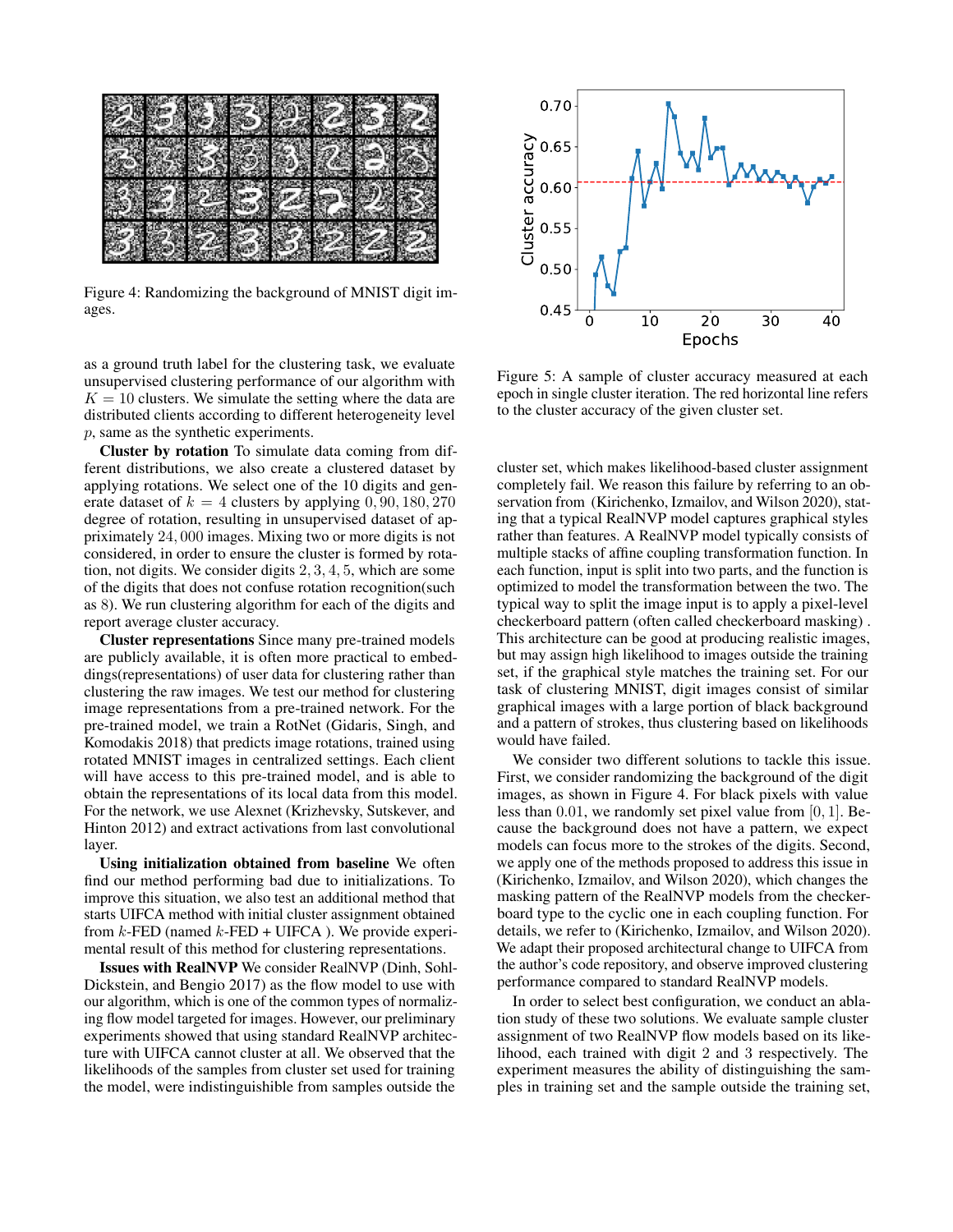

Figure 6: Mean loss of correctly-clustered samples and misclustered samples, measured with  $k = 2$  models, in single cluster iteration.

|           | Default | <b>RB</b> | $\perp$ CM | $RB+CM$ |
|-----------|---------|-----------|------------|---------|
| $ACC(\%)$ |         | 95.09     | 99.0       | 98.6    |

Table 2: Ablation study of two methods: randomizing the background of digit images(RB), and changing masking pattern of in RealNVP(CM).

which is similar to Out-of-distribution detection. The results are shown in Table 2. We found changing masking pattern by itself is most effective. Randomizing background helps for the standard RealNVP model, but does not improve when the model's masking pattern is changed. Hence, we conclude that using changed masking pattern is best option for our setting.

For experiments of clustering rotations and digits of MNIST, we run Algorithm 2 for  $T = 20$  cluster rounds, each having  $\tau = 40$  communication rounds and  $M = 100$ local updates. We use the SGD optimizer with a learning rate 1 × 10<sup>-4</sup>, combined with the FedAvg algorithm. For cluster-GAN (Mukherjee et al. 2019), we use the model imported from the author's code repository, and use SGD optimizer with learning rate  $5 \times 10^{-3}$  for local batch updates. We set the number of clients  $n$  to be same number as clusters  $k$ .

We report cluster accuracies for  $p \in \mathbb{R}$  $\{0.0, 0.25, 0.5, 0.75, 1.0\}$  in Table 3. For raw images(Rotated, Digits), k-FED performs overall best. As expected, clusterGAN works best at i.i.d. case ( $p = 0.0$ ) but fails as moving towards high heterogeneity case  $(p = 1.0)$ , due to FedAvg's bad convergence under heterogeneous environment. We observe that ours reach higher cluster accuracy for high heteogeneity level cases compared to clusterGAN, but yields overall very low cluster accuracy. For clustering representations, we find that UIFCA often works better than the  $k$ -FED approach. The  $k$ -FED + UIFCA approach gives overall best performance, showing that generative models can often find better structure in distributions than k-means based approaches, and that UIFCA can also benefit from giving good initializations, especially when the cluster accuracies are low.

One of the key reason that UIFCA perform bad is that the cluster accuracy often worsens if model training gets long. We plot a sample trace of the cluster accuracies measured at each epoch in single cluster iteration of Algorithm 2 in Figure 5. The horizontal line is the cluster accuracy of assignments from previous cluster round, which is the cluster set that the models are trained with. We can observe that cluster accuracy does not always increase and converge as training progresses. It decreases after certain point, toward original cluster accuracy. Under the hood, we observe that cluster assignments are becoming similar to assignments of previous iteration.

Main cause of this phenomenon overfitting of each cluster model to its cluster set. To see this issue in detail, we reproduce the same issue in synthetic data setting of 2 gaussian clusters. For each cluster, we define correct samples as samples that are the majority type of the cluster's set, and all other samples as incorrect. In Figure 6 we plot the mean loss of correct and incorrect samples in cluster 1, evaluated with two cluster models  $\theta_1, \theta_2$ , for  $m = 800, 2400, 4000$  cases. For the correct sample  $x$  in cluster 1, trained the model parameters results in  $f_{\theta_1}(x) < f_{\theta_2}(x)$ . For the incorrect sample  $x'$ , we expect  $f_{\theta_1}(x') > f_{\theta_2}(x')$  so that  $x'$  can move to cluster 2 at the next cluster round. However, in Figure 6a, we observe this can happen only in early epochs. However, as the training proceeds, we observe  $f_{\theta_1}(x') < f_{\theta_2}(x')$  again, due to  $x'$ becoming overfitted to model 1. The sample  $x^i$  is assigned to cluster 1 again as a result, making no improvement in cluster iterations. Note that this issue gets reduced when number of data  $m$  increases, as we see Figure 6b and Figure 6c. Figure 6c shows the plot of the same configuration with  $m = 4000$ , and shows that two model loss  $f_{\theta_1}(x)$ ,  $f_{\theta_2}(x)$ , are not crossing, meaning that the misclustered sample will be correctly clustered at any timestep of model training.

One may consider heuristics like applying early stopping based on validation stats. We find this method often works well at synthetic settings, but fails when training with real-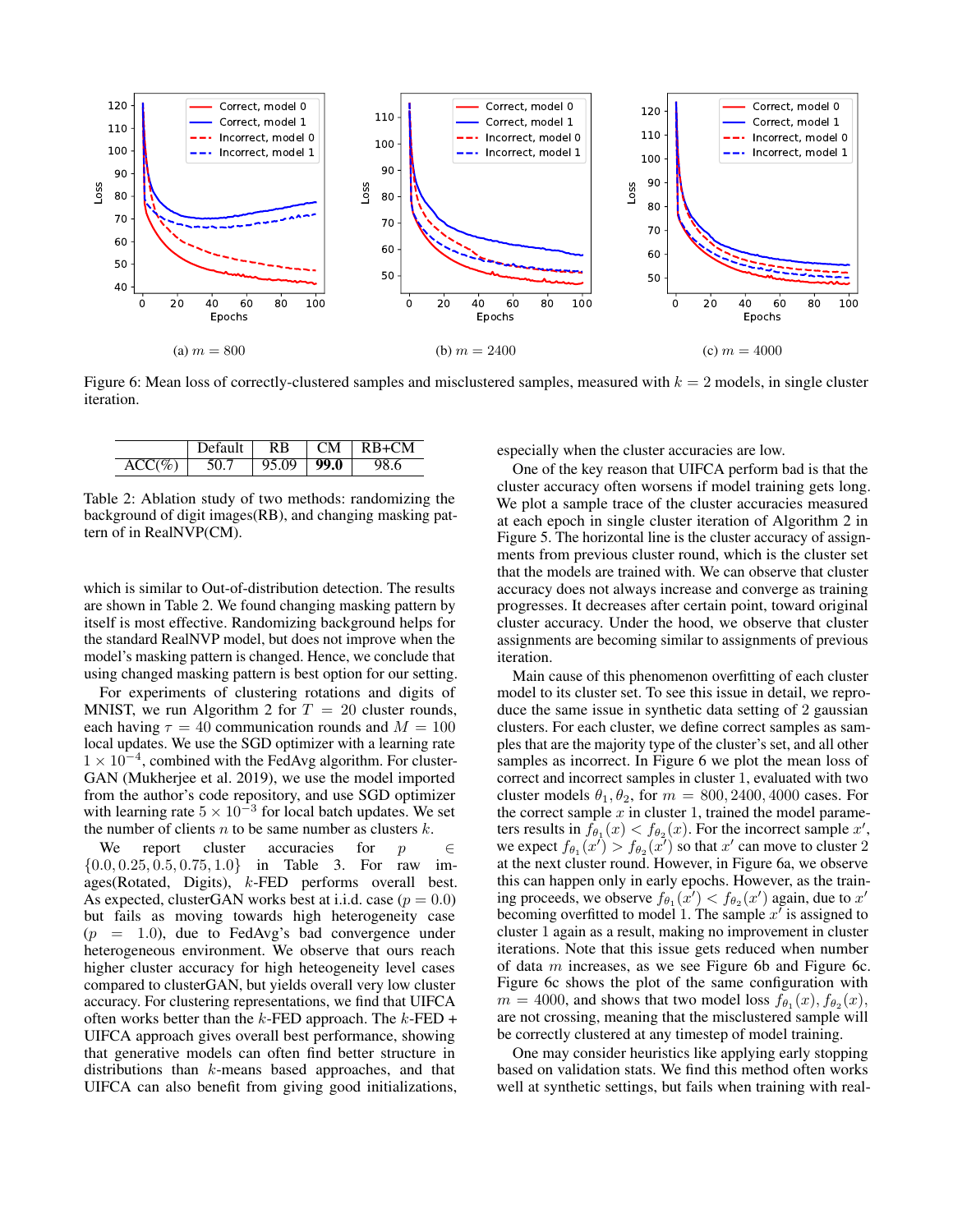|                              | р                | 0.0  | 0.25 | 0.5  | 0.75 | 1.0  |
|------------------------------|------------------|------|------|------|------|------|
|                              | <b>UIFCA</b>     | 63.5 | 60.8 | 63.4 | 79.5 | 79.6 |
| <b>MNIST Rotated</b>         | ClusterGAN       | 95.7 | 78.9 | 49.1 | 36.4 | 28.8 |
|                              | $k$ -FED         | 92.2 | 87.1 | 80.5 | 78.3 | 100  |
|                              | <b>UIFCA</b>     | 34.2 | 31.3 | 33.7 | 38.9 | 43.1 |
| <b>MNIST Digits</b>          | ClusterGAN       | 71.3 | 57.4 | 39.4 | 27.5 | 16.8 |
|                              | $k$ -FED         | 57.0 | 59.1 | 53.3 | 51.6 | 62.3 |
|                              | $k$ -FED         | 86.0 | 80.2 | 63.1 | 57.6 | 96.8 |
| <b>MNIST Representations</b> | <b>UIFCA</b>     | 43.6 | 56.4 | 78.2 | 79.5 | 99.5 |
|                              | $k$ -FED + UIFCA | 85.1 | 85.4 | 80.1 | 81.8 | 99.6 |

Table 3: Cluster accuracies(%) of MNIST based datasets over different value of client heterogeneity level p.

world noisy data. The model should be trained to a level where correctly clustered data are well fit, and at the same time incorrectly clustered data are not overfit, therefore determining the optimal stopping point would be difficult without access to the ground truth cluster label. Finding the solution for this issue remains open.

## Future work

Our framework has simple structure that clusters by loss given by the generative models trained with each cluster set. For the future research direction, we consider augmenting our method to involve more information. An interesting direction would be using more information than loss statistics for the cluster assignment stage, such as involving different aspects of the model (such as sample's activation on specific layer). Another way of improvement would be explicitly feeding supervision signal in training the model, such as maximizing the loss for the samples outside the cluster, which can help models in distinguishing samples inside the cluster from outside. We believe applying these methods improve our framework in model training and clustering, and paritally reduce the issue of cluster assignment converging.

### **Conclusions**

In this paper, we address a clustering problem in a heterogeous federated learning setting where each client can have data from more than one cluster. Based on the previous work for clustered federated learning, we propose a solution that trains multiple normalizing flow models that captures each cluster, and assigns data a cluster membership by comparing the model's likelihoods. We observe that our framework correctly recovers cluster information in synthetically generated data. For real-world unsupervised dataset, we observe that our framework performs worse than baselines in some cases, and discuss possible key reason for it. For improving our framwork, involving more information in clustering and model training would be an interesting future research direction.

## References

Caron, M.; Bojanowski, P.; Joulin, A.; and Douze, M. 2018. Deep Clustering for Unsupervised Learning of Visual Features. In *Proceedings of the European Conference on Computer Vision (ECCV)*.

Dennis, D. K.; Li, T.; and Smith, V. 2021. Heterogeneity for the Win: One-Shot Federated Clustering. arXiv:2103.00697. Dilokthanakul, N.; Mediano, P. A. M.; Garnelo, M.; Lee, M. C. H.; Salimbeni, H.; Arulkumaran, K.; and Shanahan, M. 2017. Deep Unsupervised Clustering with Gaussian Mixture Variational Autoencoders. arXiv:1611.02648.

Dinh, L.; Sohl-Dickstein, J.; and Bengio, S. 2017. Density estimation using Real NVP. arXiv:1605.08803.

Ghosh, A.; Chung, J.; Yin, D.; and Ramchandran, K. 2020. An Efficient Framework for Clustered Federated Learning. In Larochelle, H.; Ranzato, M.; Hadsell, R.; Balcan, M. F.; and Lin, H., eds., *Advances in Neural Information Processing Systems*, volume 33, 19586–19597. Curran Associates, Inc.

Gidaris, S.; Singh, P.; and Komodakis, N. 2018. Unsupervised Representation Learning by Predicting Image Rotations. arXiv:1803.07728.

Kairouz, P.; McMahan, H. B.; Avent, B.; Bellet, A.; Bennis, M.; Bhagoji, A. N.; Bonawitz, K.; Charles, Z.; Cormode, G.; Cummings, R.; D'Oliveira, R. G. L.; Eichner, H.; Rouayheb, S. E.; Evans, D.; Gardner, J.; Garrett, Z.; Gascón, A.; Ghazi, B.; Gibbons, P. B.; Gruteser, M.; Harchaoui, Z.; He, C.; He, L.; Huo, Z.; Hutchinson, B.; Hsu, J.; Jaggi, M.; Javidi, T.; Joshi, G.; Khodak, M.; Konečný, J.; Korolova, A.; Koushanfar, F.; Koyejo, S.; Lepoint, T.; Liu, Y.; Mittal, P.; Mohri, M.; Nock, R.; Özgür, A.; Pagh, R.; Raykova, M.; Qi, H.; Ramage, D.; Raskar, R.; Song, D.; Song, W.; Stich, S. U.; Sun, Z.; Suresh, A. T.; Tramèr, F.; Vepakomma, P.; Wang, J.; Xiong, L.; Xu, Z.; Yang, Q.; Yu, F. X.; Yu, H.; and Zhao, S. 2021. Advances and Open Problems in Federated Learning. arXiv:1912.04977.

Kim, Y.; Hakim, E. A.; Haraldson, J.; Eriksson, H.; da Silva Jr. au2, J. M. B.; and Fischione, C. 2020. Dynamic Clustering in Federated Learning. arXiv:2012.03788.

Kingma, D. P.; and Welling, M. 2014. Auto-Encoding Variational Bayes. arXiv:1312.6114.

Kirichenko, P.; Izmailov, P.; and Wilson, A. G. 2020. Why Normalizing Flows Fail to Detect Out-of-Distribution Data. In Larochelle, H.; Ranzato, M.; Hadsell, R.; Balcan, M. F.; and Lin, H., eds., *Advances in Neural Information Processing Systems*, volume 33, 20578–20589. Curran Associates, Inc.

Krizhevsky, A.; Sutskever, I.; and Hinton, G. E. 2012. ImageNet Classification with Deep Convolutional Neural Networks. In Pereira, F.; Burges, C. J. C.; Bottou, L.; and Wein